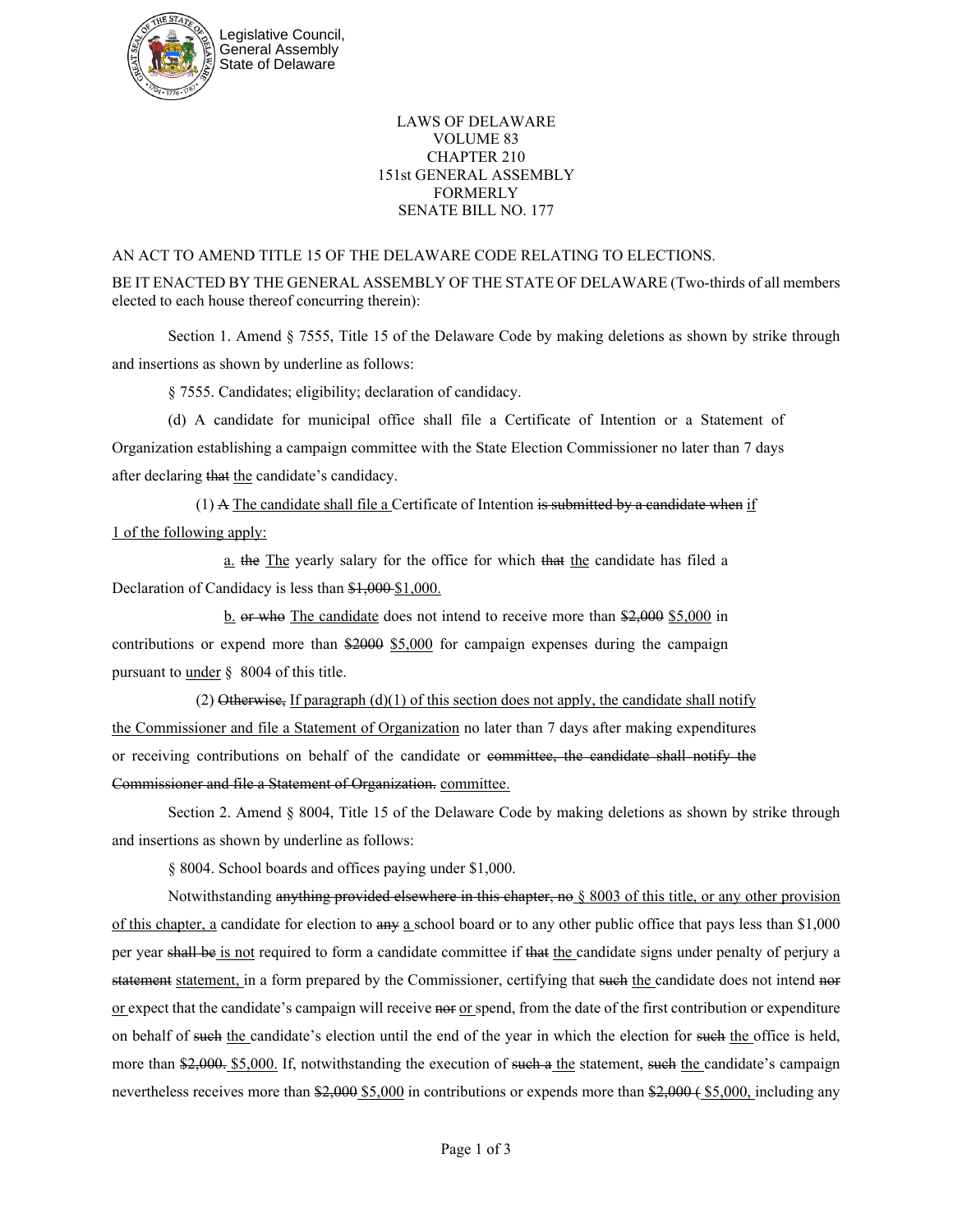contributions or expenditures by the candidate) candidate, before the end of the year in which the election for such the office is held, the candidate shall shall, within 7 days thereafter, so after the receipt or expenditure in excess of \$5,000, notify the Commissioner, Commissioner and shall cause to be filed all reports that would otherwise have been required theretofore under this chapter.

Section 3. Amend § 8030, Title 15 of the Delaware Code by making deletions as shown by strike through and insertions as shown by underline as follows:

§ 8030. Reports of political committees.

(c) (1) Each report required by paragraph  $(b)(1)$  of this section shall either be: must a. Filed be filed by the political committee using the Department's campaign finance reporting system and received by the Commissioner by 4:30 p.m. 11:59 p.m. of the twentieth day after the end of the reporting period which is not a state holiday under Chapter 5 of Title 1; or Title 1.

b. Mailed to the Commissioner and postmarked by the political committee by the end of the twentieth day after the end of the reporting period which is not a state holiday under Chapter 5 of Title 1.

(2) Each report required by paragraph  $(b)(2)$  of this section shall either be: must a. Filed be filed by the political committee using the Department's campaign finance reporting system and received by the Commissioner by 4:30 p.m. 11:59 p.m. of the second day after the end of the reporting period which is not a state holiday under Chapter 5 of Title 1; or Title 1.

b. Mailed to the Commissioner and postmarked by the political committee by the end of the second day after the end of the reporting period which is not a state holiday under Chapter 5 of Title 1.

(3) Each report required by paragraph (b)(3) of this section shall must be filed by the political committee using the Department's campaign finance reporting system and received by the Commissioner by 4:30 p.m. 11:59 p.m. of the second day after the end of the reporting period which is not a State holiday under Chapter 5 of Title 1.

Section 4. Amend § 3002, Title 15 of the Delaware Code by making deletions as shown by strike through and insertions as shown by underline as follows:

§ 3002. Unaffiliated candidates.

(b) No individual shall A candidate may not be listed as an unaffiliated candidate on any general election ballot unless such individual shall have filed the candidate files, on forms promulgated by the State Election Commissioner, on or before the close of the official business day on September 1 of the general election year, a sworn declaration with the State Election Commissioner, if a statewide candidate, or the Department office for the county where the candidate resides, if a nonstatewide candidate, stating that the candidate has not been affiliated with any political party for at least 3 months prior to 90 days before the filing of the declaration, as required by this title. By September 1 of a general election year, the candidate shall file nominating petitions, as prescribed in this chapter, signed by not less than 1% of the total number